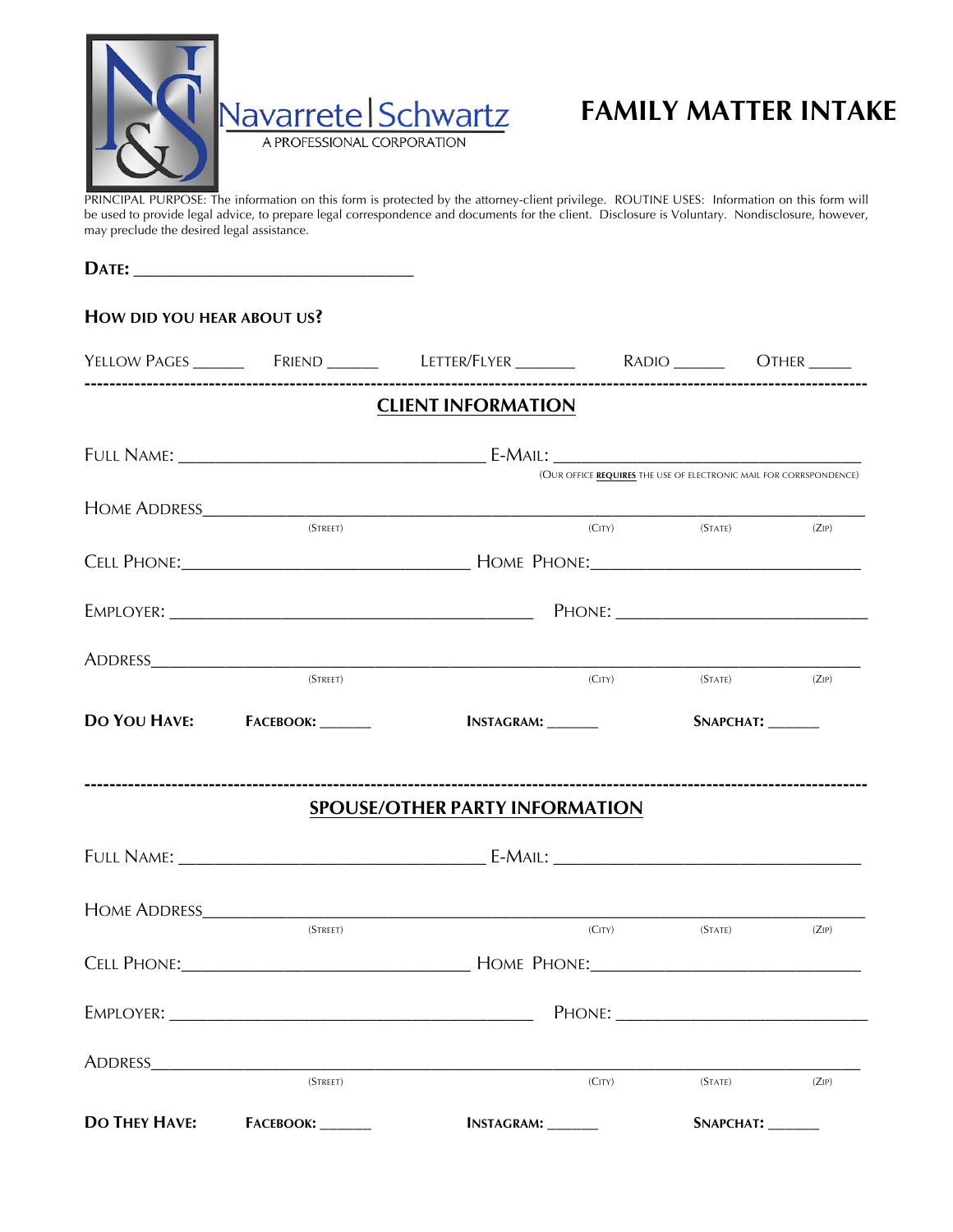| FILL OUT ONLY IF DIVORCE IS TO BE FILED<br>PLACE OF MARRIAGE: CITY) (COUNTY)<br><b>DATE OF BIRTH:</b><br>SEX: | (STATE)<br><b>PLACE OF</b><br>BIRTH:                                              |
|---------------------------------------------------------------------------------------------------------------|-----------------------------------------------------------------------------------|
|                                                                                                               |                                                                                   |
|                                                                                                               |                                                                                   |
|                                                                                                               |                                                                                   |
|                                                                                                               |                                                                                   |
|                                                                                                               |                                                                                   |
|                                                                                                               |                                                                                   |
|                                                                                                               |                                                                                   |
|                                                                                                               |                                                                                   |
|                                                                                                               |                                                                                   |
|                                                                                                               |                                                                                   |
|                                                                                                               |                                                                                   |
|                                                                                                               |                                                                                   |
|                                                                                                               |                                                                                   |
| $\frac{1}{2}$ YES                                                                                             | <b>NO</b>                                                                         |
|                                                                                                               | (IF NO, SKIP TO NEXT SECTION)                                                     |
|                                                                                                               | Through Whose Employment Do You Have this Insurance? ____________________________ |
|                                                                                                               |                                                                                   |
|                                                                                                               | DO THE CHILDREN HAVE HEALTH INSURANCE COVERAGE?                                   |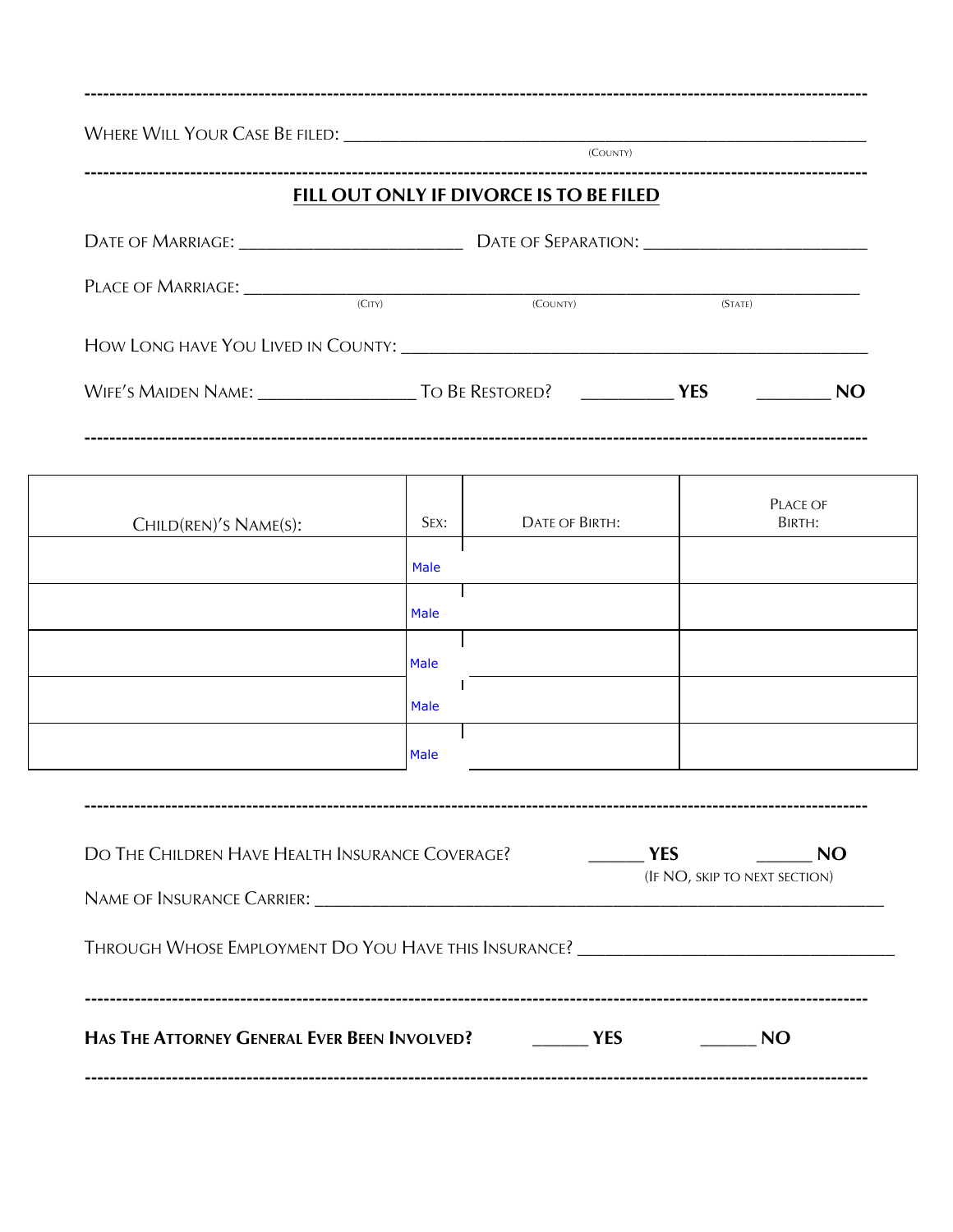## IN THE SPACE PROVIDED, PLEASE LIST ALL PROPERTY AND DEBTS DESCRIBED:

| ANY PROPERTY <b>BROUGHT INTO</b> THE MARRIAGE, RECEIVED BY GIFT, OR INHERITANCE:                                                                                                                                                                                                                                       |
|------------------------------------------------------------------------------------------------------------------------------------------------------------------------------------------------------------------------------------------------------------------------------------------------------------------------|
|                                                                                                                                                                                                                                                                                                                        |
|                                                                                                                                                                                                                                                                                                                        |
|                                                                                                                                                                                                                                                                                                                        |
| $\left(4\right)$ $\frac{1}{2}$ $\frac{1}{2}$ $\frac{1}{2}$ $\frac{1}{2}$ $\frac{1}{2}$ $\frac{1}{2}$ $\frac{1}{2}$ $\frac{1}{2}$ $\frac{1}{2}$ $\frac{1}{2}$ $\frac{1}{2}$ $\frac{1}{2}$ $\frac{1}{2}$ $\frac{1}{2}$ $\frac{1}{2}$ $\frac{1}{2}$ $\frac{1}{2}$ $\frac{1}{2}$ $\frac{1}{2}$ $\frac{1}{2}$ $\frac{1}{2}$ |
| $5)$ $\overline{\phantom{0}}$                                                                                                                                                                                                                                                                                          |
| PROPERTY ACQUIRED <b>DURING</b> THE MARRIAGE:                                                                                                                                                                                                                                                                          |
| $\frac{1}{2}$                                                                                                                                                                                                                                                                                                          |
|                                                                                                                                                                                                                                                                                                                        |
|                                                                                                                                                                                                                                                                                                                        |
| $\left(4\right)$ $\frac{1}{2}$ $\frac{1}{2}$ $\frac{1}{2}$ $\frac{1}{2}$ $\frac{1}{2}$ $\frac{1}{2}$ $\frac{1}{2}$ $\frac{1}{2}$ $\frac{1}{2}$ $\frac{1}{2}$ $\frac{1}{2}$ $\frac{1}{2}$ $\frac{1}{2}$ $\frac{1}{2}$ $\frac{1}{2}$ $\frac{1}{2}$ $\frac{1}{2}$ $\frac{1}{2}$ $\frac{1}{2}$ $\frac{1}{2}$ $\frac{1}{2}$ |
|                                                                                                                                                                                                                                                                                                                        |
|                                                                                                                                                                                                                                                                                                                        |
|                                                                                                                                                                                                                                                                                                                        |
| 8)                                                                                                                                                                                                                                                                                                                     |
|                                                                                                                                                                                                                                                                                                                        |
|                                                                                                                                                                                                                                                                                                                        |
| $\frac{1}{1}$                                                                                                                                                                                                                                                                                                          |
|                                                                                                                                                                                                                                                                                                                        |
| $\frac{13}{2}$                                                                                                                                                                                                                                                                                                         |
|                                                                                                                                                                                                                                                                                                                        |
|                                                                                                                                                                                                                                                                                                                        |

**ERTY PROLICUT INTO THE MAKE**  $\triangle N$  $\overline{\phantom{a}}$ 

LIFE INSURANCE, CHECKING/SAVINGS ACCOUNTS, RETIREMENT PLANS, OR 401(K) PLANS: